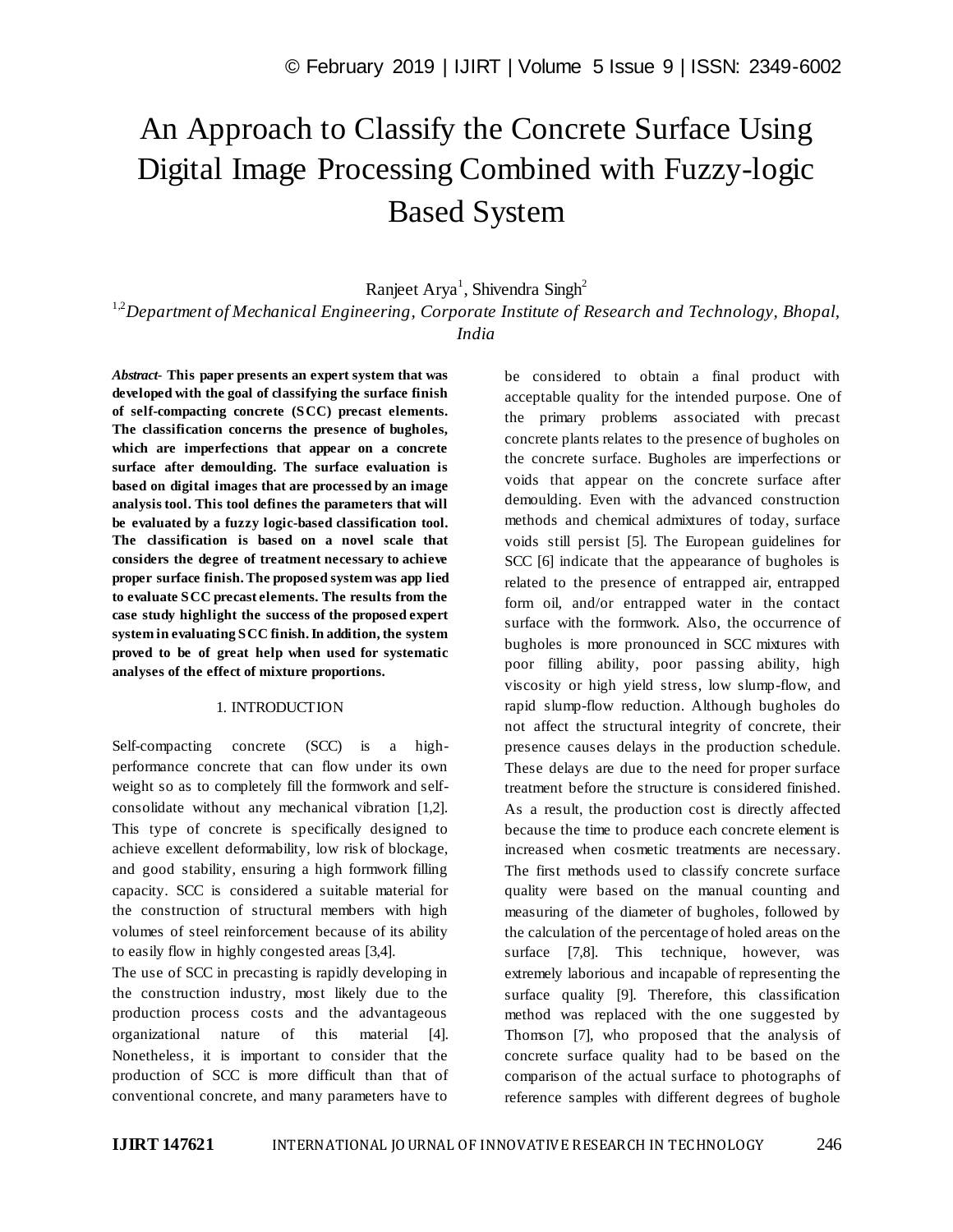coverage. An example of reference photos that are recommended by the Concrete International Board (CIB) [10] is illustrated in Fig. 1. This method, which uses the idea that was introduced by Thomson [7], is considered acceptable by the industry today. While simple in principle, the comparison with photographs of reference samples can be problematic due to the variability between different printed scales of the reference samples and the subjectivity of the human eye. Moreover, one surface can group together several types of bugholes such that the use of the reference becomes rather difficult and subjective [5,11].

In order to obtain a better evaluation of the concrete surface, an image processing and analysis tool is proposed in this work. According to Chermant [11] and Coster and Chermant [13], the use of image analysis is advantageous because it rapidly gives an objective result and in a way entirely automatically. Image analysis methods have been used successfully in several civil engineering areas of study, e.g., concrete surface crack monitoring and quantification [14], concrete bridge inspection and classification of radar images among others. An automated image analysis method for evaluating concrete surface finish was presented by Lemaire et al. [11]; however, this method takes into account the same parameter that was proved to be incapable of representing the essence of surface quality, i.e., percentage of holed areas on the surface. Also, Ozkul and Kucuk [5] designed an instrument for measuring bughole rating of concrete surfaces based on pressure differential method. Besides using a different technique, the surface classification still relied on the percentage of holed areas on the surface only. Therefore, it is noticeable that improvements are still necessary concerning the parameters to be used to numerically represent surface quality. In view of that, the use of two additional parameters for surface classification is proposed in this work.

The expert system proposed in this work consists of a combination of the developed image analysis method and the fuzzy logic based classification system. In contrast to current classification methods, the proposed expert system classifies the final aspect of concrete surfaces according to the degree of intervention necessary to achieve a proper surface finish. The system was applied in a case study focused on the classification of the surface appearance of precast elements produced with SCC.

## 2. EXPERT SYSTEM FOR CONCRETE SURFACE CLASSIFICATION

The proposed expert system intends to classify the surface appearance of concrete. The classification is based on a novel scale that takes into account the degree of intervention required to achieve a proper surface finish. Besides the percentage of bugholes area on the concrete surface, two additional parameters were taken into account to describe the surface quality of concrete in regard to the presence of bugholes. The expert system is divided in two parts: (i) image analysis tool and (ii) fuzzy logicbased classification tool. Its complete configuration

## 2.1. Input parameters

The concrete surface is prone to the appearance of bugholes. The higher the bugholes coverage on concrete surface, the higher the degree of intervention necessary to correct the surface before the structure is considered to be finished. Based on the CIB bughole scale (Fig. 1), it is likely that the ratio between the total area of bugholes (Ab), see Eq. (1), and the total area of the concrete surface (AS) is the most suitable parameter to classify the surface aspect. This parameter corresponds to the percentage of bugholes area on the concrete surface (AB ) and it is presented in Eq. (2)

$$
A_0 = \sum_{n=1}^{\infty} A_{\nu_n},\tag{1}
$$

$$
A_0 = \frac{A_0}{A_0},\tag{2}
$$

Where n is the total number of bugholes on the concrete surface and Ar is the area of each bughole. Surfaces with different values of AB are illustrated Notice that for all these surfaces the bugholes are considered as circles with constant diameter (£bh) and the total surface area  $(AS)$  is equal to  $(50 * 100)$ mm<sub>2</sub>.

The surfaces that are illustrated in Fig. 2 indicate, however, that AB cannot be used as a standalone parameter for surface classification. Although all the surfaces from Fig. 2 have similar A B values, it is clear that their surface aspect is not the same. While surfaces 1 and 2 would be considered of good quality with no further need for surface treatment, surfaces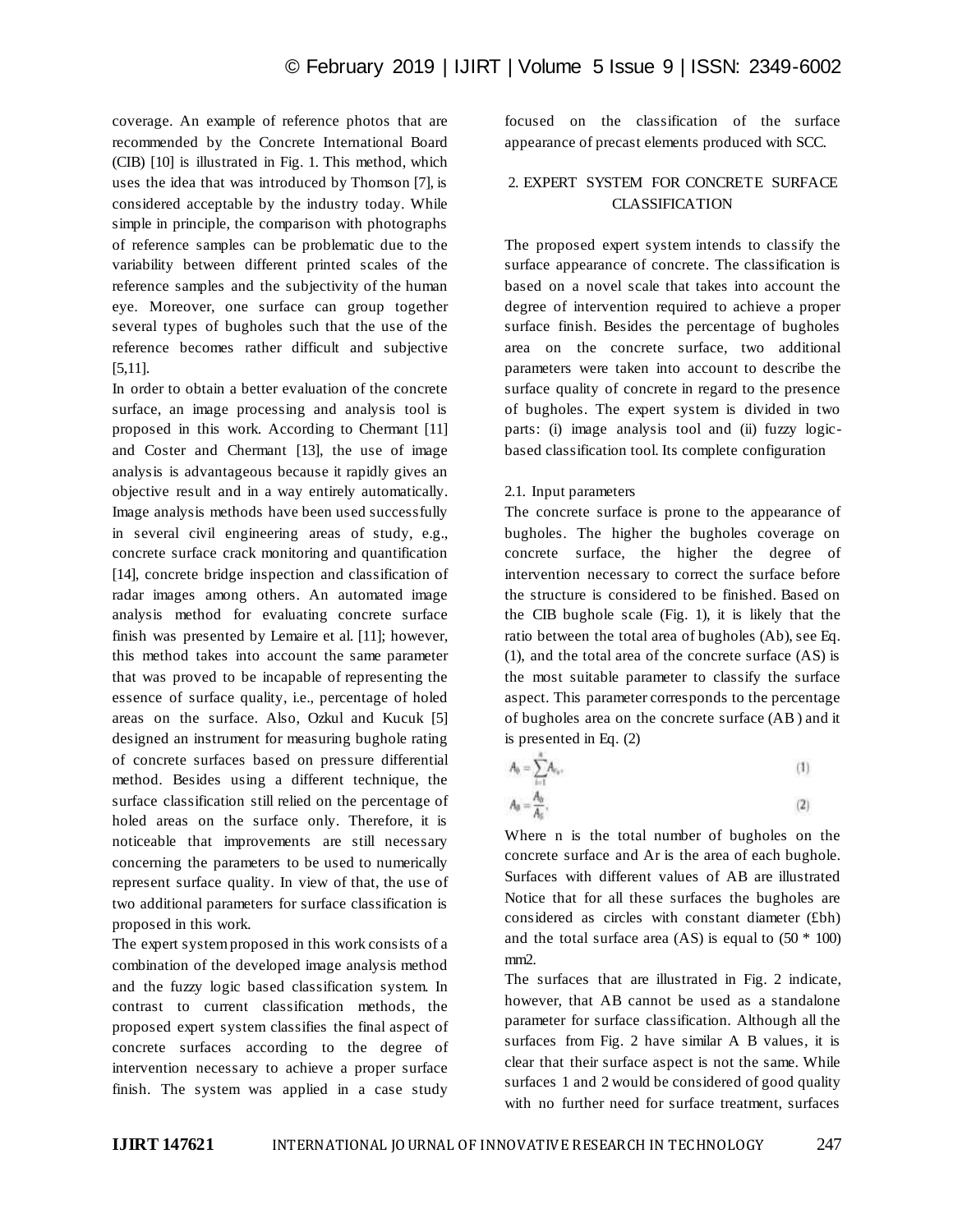3–6 would have to be treated before being ready for delivery. Since these surfaces differ from each other in the bugholes diameter (£bh), it is then necessary to take such parameter into account for surface classification. For this reason, it was decided to consider the maximum bugholes diameter on the concrete surface (£M) as an additional parameter. Examples of surfaces with different values of £M are illustrated in Fig. 3a. These surfaces have AB value similar to the one from Fig. 2; however, the bugholes on those from Fig. 3a have a diameter range varying from 0.13 to 1.50 mm instead of a constant value. The comparison of the surfaces 7 and 8 (see Fig. 3a) indicates that an additional parameter is still needed. This is because, although different in aspect, both surfaces have similar values of AB and £M. In particular, surface 7 has few bugholes with large diameters and several bugholes with small diameters; whereas surface 8 has a higher number of bugholes with larger diameters, see Fig. 3a. Even with the same AB and £M values, it is again evident that surfaces 7 and 8 cannot be classified as having the same need for intervention. Although treatment is necessary in both cases, the degree of intervention on surface 8 is clearly higher than on surface 7 due to the higher number of bugholes with large diameters, leading to a higher impact in the entire production chain. Once AB and £M are not able to represent the distribution of bugholes with different diameters on the concrete surface, an additional information about the surface had to be considered. This information concerns the bughole size distribution curve (f(£bh)), which corresponds to a cumulative frequency curve of all bugholes on the concrete surface. The bughole size distribution curves for surfaces 7 and 8 are indicated in Fig. 3b. Based on the presented analysis, the percentage of bughole area (AB), the maximum bughole diameter size  $(\text{\pounds}M)$ , and the bughole size distribution curve (f(£bh)) were selected as the parameters that fully describe the final aspect of the concrete surface with regard to the presence of bugholes.

#### 2.2. Image analysis tool

The pseudo-algorithm of the developed image analysis method is shown in Table 1 and described along these lines. Initially, a Wiener's filter is used to reduce the noise caused by the presence of blemishes on the concrete surface; for further details regarding

this filter and its application refer to [24,25]. Next, the image contrast is enhanced by using a bottom-hat filtering, i.e., a morphological filter, and a contrast adjustment function, which provides optimized results when image segmentation is applied. These steps were necessary because the primary analyses that were performed during the implementation of the imaging algorithm have shown that the boundaries of bugholes with diameters of greater than 7.50 mm could not be properly detected. Such effect is likely caused by the lack of contrast between the bughole boundary and its surrounding area. The use of filtering and segmentation for image analysis is recommended by Coster and Chermant [13], who presents a comprehensive review about image analysis techniques for civil engineering materials. Subsequently, the segmented image is remounted, and the input parameters that will be used to determine the surface aspect are computed. An example of a concrete surface and the detail of the output from the image analysis tool are depicted in Fig. 5. A variation of the presented method was successfully applied for the evaluation of concrete porosity based on backscattered and optical image analysis; for further details refer to Silva et al. [26]. The percentage of bughole area (AB) is calculated by the sum of the area of individual bugholes (Ar ) that were detected by the image analysis tool divided by the total area that is evaluated. To compute £bh , the proposed tool first determines the area of each bughole (Ar), and then the diameter of the circle with equivalent area  $(E(Ar))$ . Finally,  $f(Ebh)$  is calculated based on the bughole diameter (£bh ) and the number of bugholes. Notice that the relation between pixel and area in mm 2 has to be established to determine Ar , AB ,£M, £bh, and f(£bh). For that, a linear grid with known dimensions is marked on the concrete surface to be used as reference scale.

## 2.3. Fuzzy logic-based classification tool

The fuzzy logic-based classification tool aims to classify concrete surfaces in regard to the presence of bugholes. In particular, the system allows for the user to define a set of verbal rules (ifthenrules) that will be used for the proposed classification. Because these rules are purely based on the user's expertise, limited by production process tolerances, the system simulates the human subjectivity to classify the final aspect of the concrete surface. Each rule takes into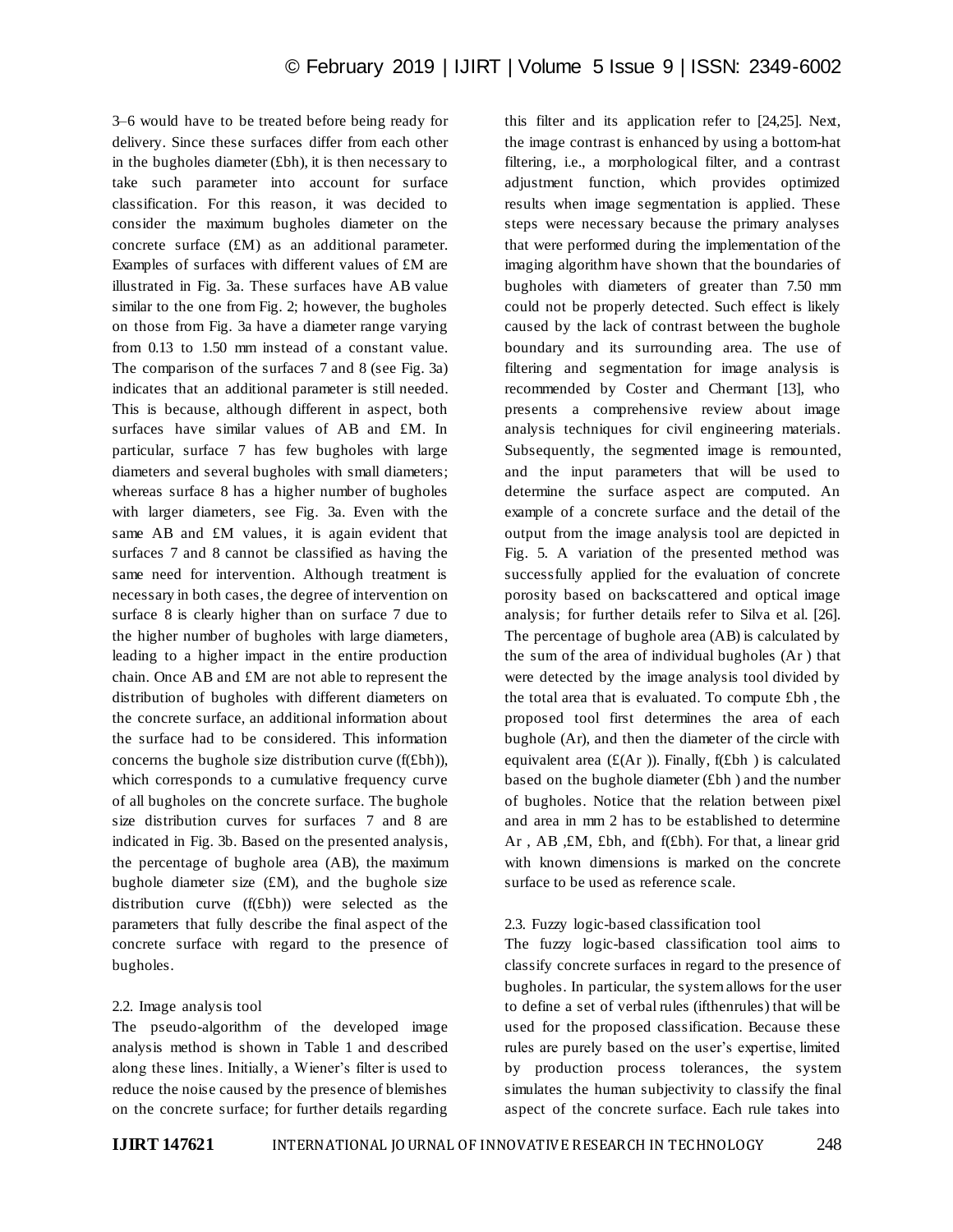account the input parameters that were discussed in Section 2.1, i.e., AB, £M, and f(£bh). Antecedent part of the established if-then rules. Next, the outputs from the rules are aggregated to compute the output of the system, which corresponds to a classification score of the concrete surface. The approaches that were taken into account to design the fuzzy sets related to each input parameter are discussed as follows. further, the novel classification scale, rule base, guidelines to define the rule base, and inference engine of the system are also introduced.



Pseudo-algorithm of the image analysis method.

| <b>For</b> each board image <b>do</b>                                      |
|----------------------------------------------------------------------------|
| Calculate relationship between pixel and area in mm <sup>2</sup>           |
| Convert image to grayscale                                                 |
| Filter image using Wiener Filter                                           |
| Segment image                                                              |
| For each image segment do                                                  |
| Improve the contrast                                                       |
| Transform image to binary image                                            |
| <b>Find holes boundaries</b>                                               |
| End for                                                                    |
| Remount binary image                                                       |
| Fill the holes in binary image                                             |
| Calculate the area of each hole $(Ar)$ using the relationship              |
| between pixel and area in mm <sup>2</sup>                                  |
| Compute $A_B$ , $\emptyset_M$ , $\emptyset_{bh}$ , and $f(\emptyset_{bh})$ |
| Plot graphics                                                              |
| <b>End for</b>                                                             |

## 3. APPLICATION OF THE PROPOSED EXPERT **SYSTEM**

The proposed expert system was applied in a case study of a Brazilian precast concrete plant. Besides quality control, the application focuses on the optimization of the final surface appearance of precast elements produced with SCC. For that, an experimental investigation of six SCC mixtures and two types of form release agents was performed. The

concrete surface appearance was analyzed using digital images that were taken from concrete board 1\* 0.30\* 0.08 m (length width thickness).

These images were then inserted in the expert system, which calculated the classification score of the concrete surfaces from all investigated mixtures and pointed out those with optimized results.

#### 4. RESULT

**IJIRT 147621** INTERNATIONAL JOURNAL OF INNOVATIVE RESEARCH IN TECHNOLOGY 249